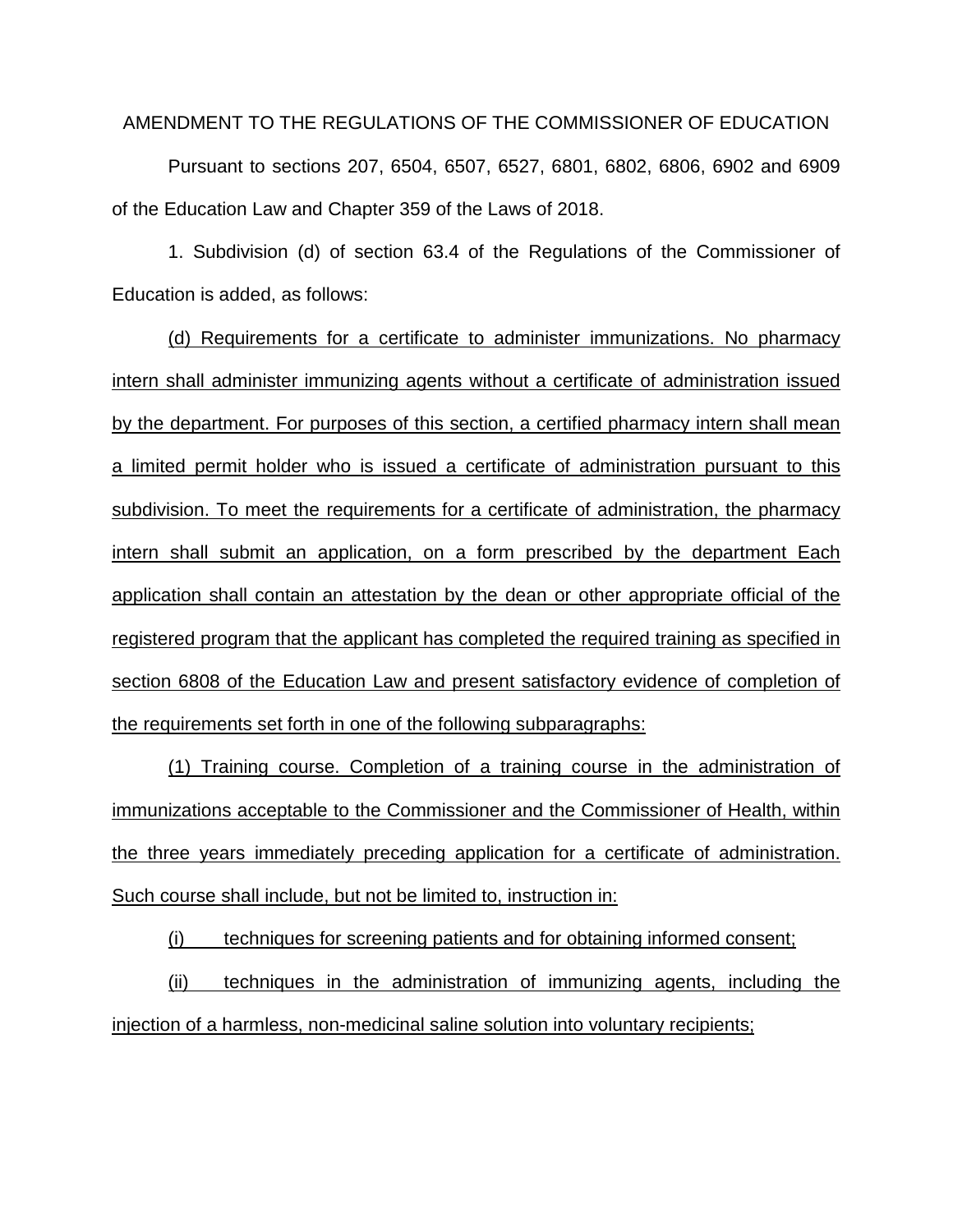(iii) indications, precautions and contraindications in the use of immunizing agents;

(iv) handling of emergencies including needlestick injuries and anaphylaxis, including the use of medications required for emergency treatment of anaphylaxis;

(v) cardio-pulmonary resuscitation techniques; and

(vi) recordkeeping and reporting of immunizations and information; or

(2) A pharmacy intern that has completed a training course associated with Doctor of Pharmacy degree pursuant to the requirements in section 63.9(b)(3)(ii).

2. Subdivision (b) of section 63.9 of the Regulations of the Commissioner of Education is amended, as follows:

(b) Immunizations

 $(1)$  ...

 $(2)$  ...

 $(3)$  ...

(4) With the exception of a certified pharmacy intern, a certified pharmacist shall not delegate the administration of immunizations to another person. For purposes of this section, a certified pharmacy intern shall mean a pharmacy intern who is certified to administer immunization as specified in section 6808 of the Education Law and has completed the requirements set forth in subdivision (d) of section 63.4 of this Part. Such a certified pharmacy intern may only administer immunizations under the immediate personal supervision of the certified pharmacist.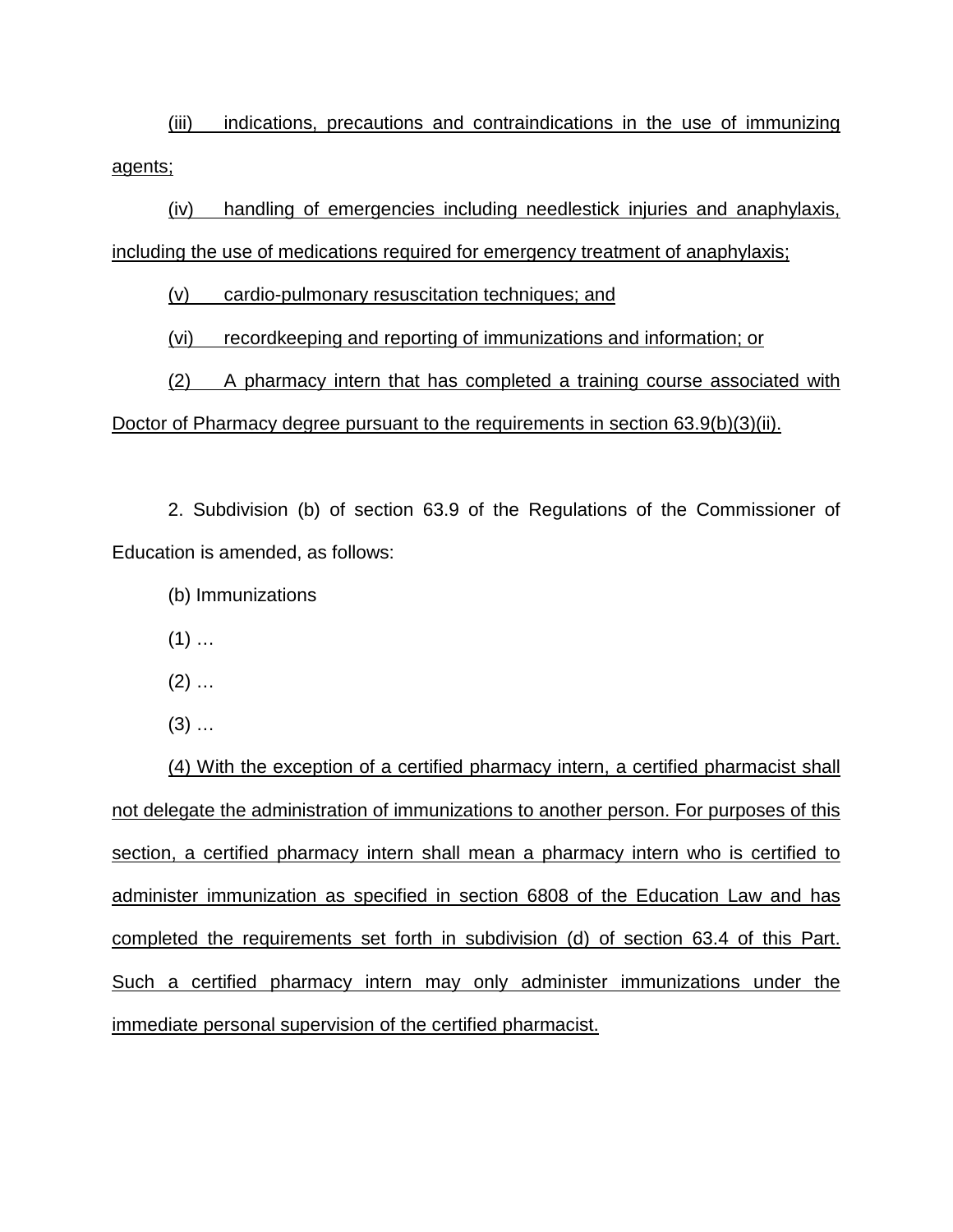[(4)] (5) Standards, procedures and reporting requirements for the administration of immunization agents. Each certified pharmacist shall comply with the following requirements when administering an immunization agent pursuant to either a patient specific order or a non-patient specific order and protocol:

 $(i)$  . . .

 $(ii)$  . . .

 $(iii)$  . . .

 $(iv) \ldots$ 

(v) a certified pharmacist shall not allow a certified pharmacy intern to administer immunizations unless the recipient, or the person legally responsible for the recipient when the patient is incapable of consenting to the immunization, is informed that the pharmacy intern will be administering the immunization and the recipient, or the person legally responsible for the recipient when the patient is incapable of consenting to the immunization, consents to administration of the immunization by the certified pharmacy intern. If the recipient, or the person legally responsible for the recipient when the patient is incapable of consenting to the immunization, does not consent to administration by the certified pharmacy intern, then the option to receive the immunization from a certified pharmacist shall be provided.

 $[(v)]$  (vi) a certified pharmacist shall provide written instructions to the recipient regarding the appropriate course of action in the event of contraindications or adverse reactions, which statements are required to be developed by a competent entity knowledgeable about the adverse reactions of the immunization agent which shall be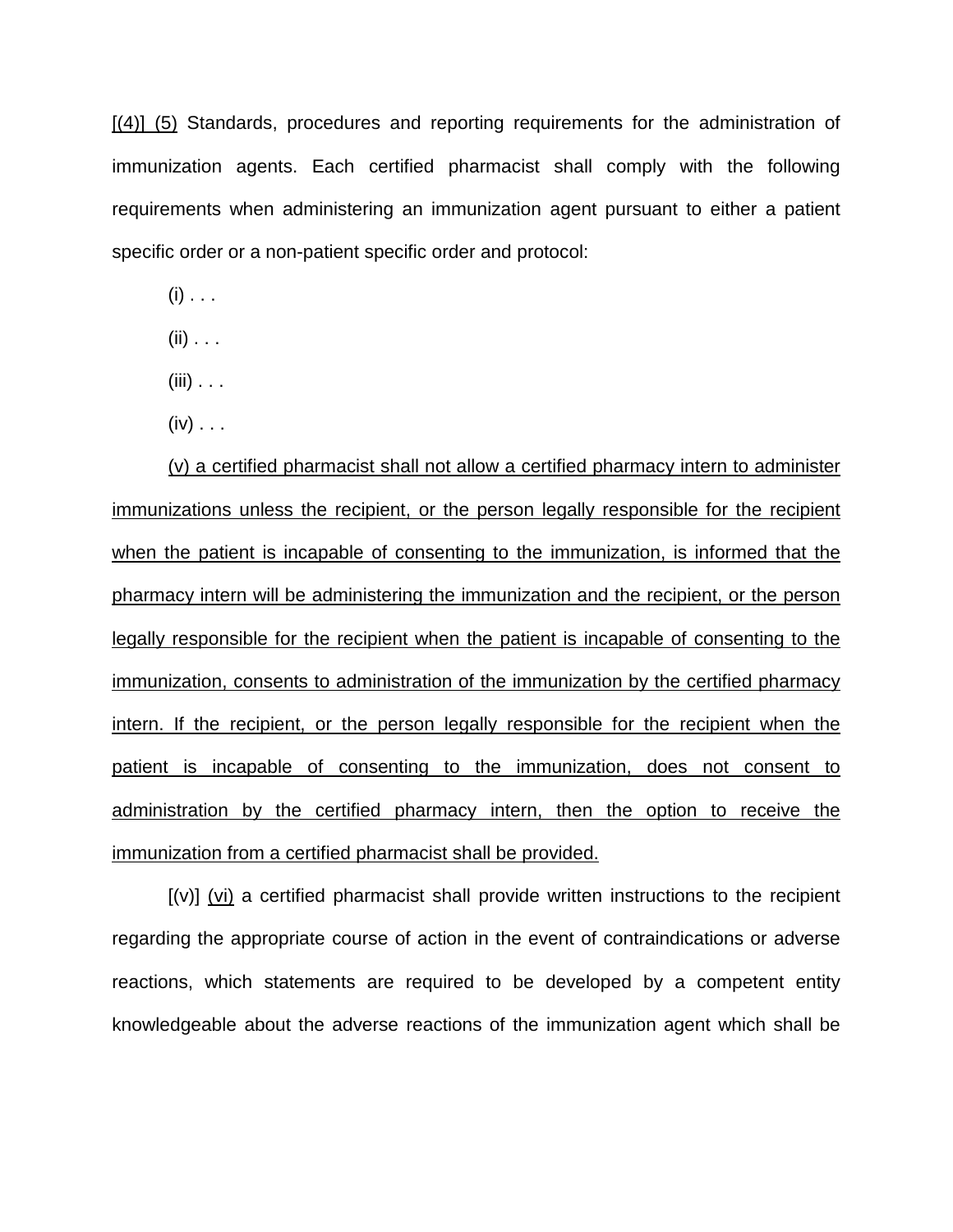administered, such as the Centers for Disease Control of the U.S. Department of Health and Human Services, which issues vaccine information statements;

[(vi)] (vii) a certified pharmacist, when administering an immunization in a pharmacy, shall provide for an area that provides for the patient's privacy, such area shall include:

(a) a clearly visible posting of the most current "Recommended Adult Immunization Schedule" published by the advisory committee for immunization practices (ACIP); and [the certified pharmacist shall provide a copy of the appropriate vaccine information statement to the recipient, or the person legally responsible for the recipient when the patient is incapable of consenting to the immunization, before administering the immunization;

(b) education materials on influenza vaccines for children as determined by the commissioner and the commissioner of the department of health.

[(vii)] (viii) a certified pharmacist shall provide a copy of the appropriate vaccine information statement to the recipient, or the person legally responsible for the recipient when the patient is incapable of consenting to the immunization, before administering the immunization;

[viii] (ix) a certified pharmacist shall provide to each recipient or other person legally responsible when the recipient is incapable of consenting to immunization, a signed certificate of immunization with the recipient's name, date of immunization, address of administration, administering pharmacist, immunization agent, manufacturer and lot number. With the consent of the recipient or a person legally responsible when the recipient is incapable of consenting, the certified pharmacist shall communicate this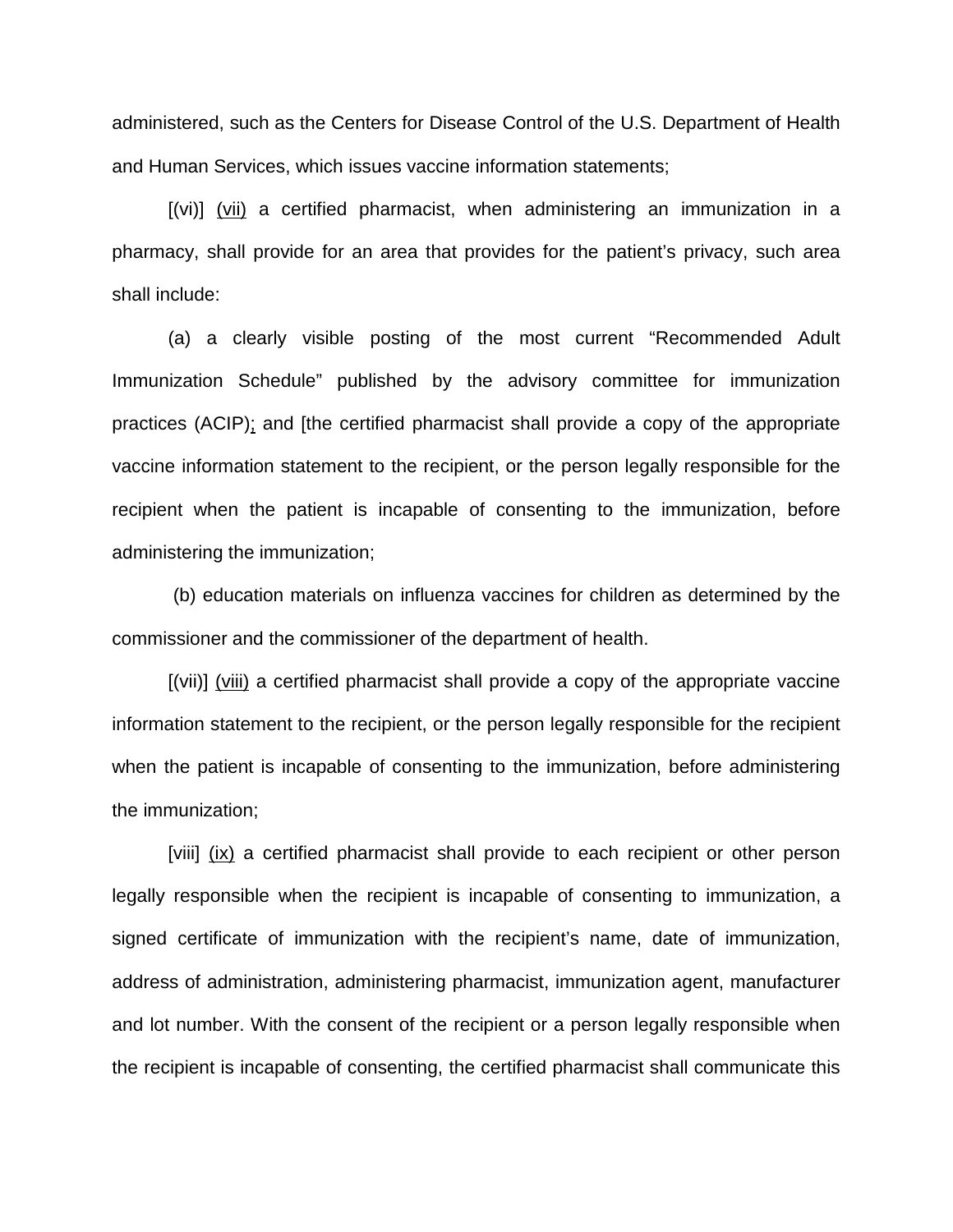information to the recipient's primary health care practitioner, if one exists, within one month of the administration of such immunization, and such communication may be transmitted in electronic format;

 $[(ix)]$   $(x)$  a certified pharmacist shall report any adverse outcomes as may be required by Federal law on the vaccine adverse event reporting system form of the Centers for Disease Control of the U.S. Department of Health and Human Services, or on the successor form;

 $[(x)]$  (xi) a certified pharmacist shall ensure that a record of all persons immunized including the recipient's name, date, address of administration, administering pharmacist, immunization agent, manufacturer and lot number is recorded and maintained in accordance with section 29.2(a)(3) of this Title;

[(xi)] (xii) to the extent required by the Public Health Law, the Education Law and/or the New York City Health Code, a certified pharmacist shall report the administration of any immunizations to the New York State Department of Health and/or the New York City Department of Health and Mental Hygiene, in a manner required by the Commissioner of Health of the State of New York or of the City of New York, as applicable. Such report shall not include any individually identifiable health information unless:

(a) such information is otherwise required by law; or

(b) the recipient has consented to the disclosure of such information, in which case the information may be included to the extent permitted by law; and